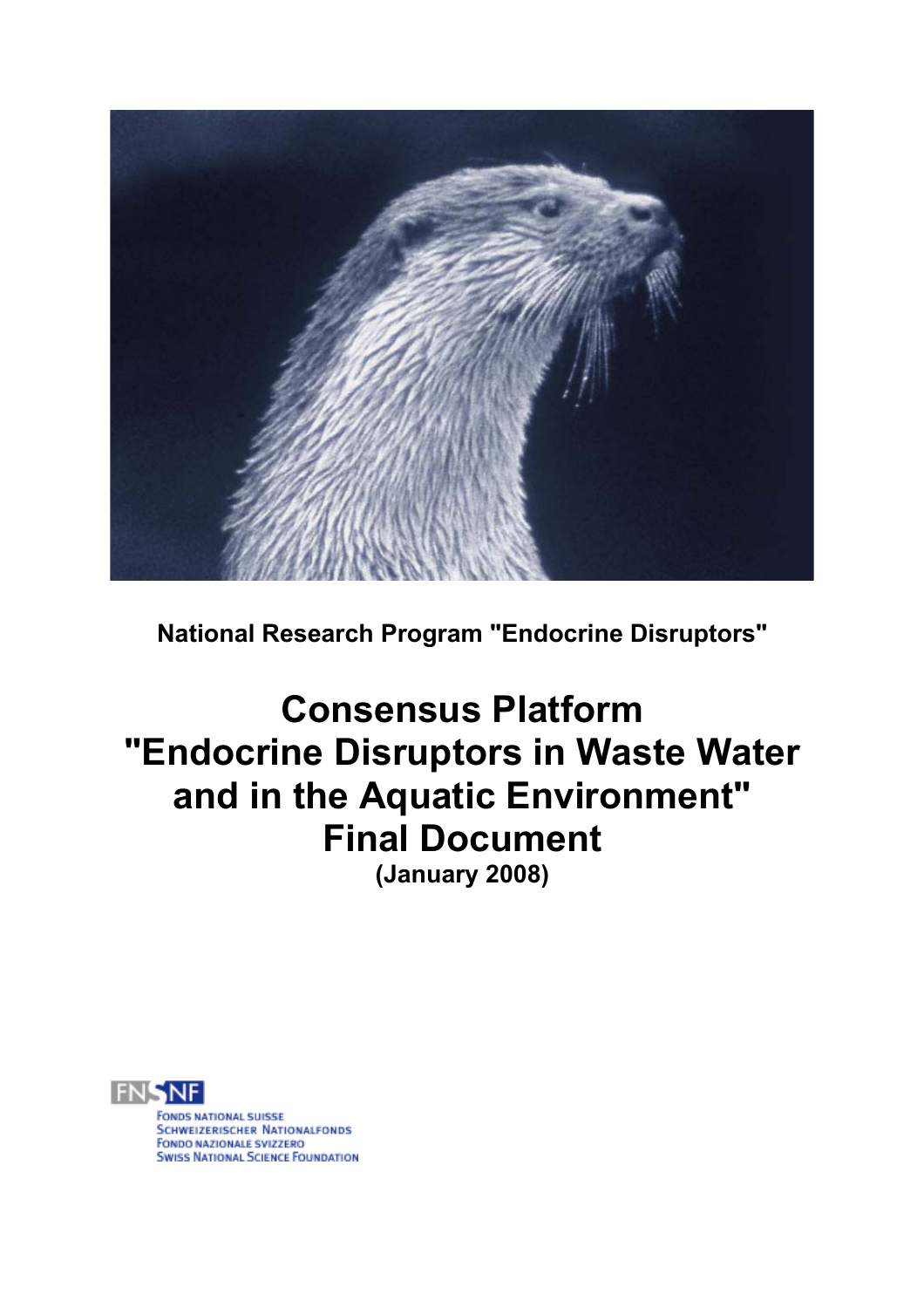#### **Content**

| <b>Executive Summary</b>                                                                                  | 3  |
|-----------------------------------------------------------------------------------------------------------|----|
| National Research Program 50 "Endocrine Disruptors"                                                       | 6  |
| Methodology of the Consensus Platforms                                                                    | 7  |
| Members of the Consensus Platform "Endocrine Disruptors in<br>Waste Water and in the Aquatic Environment" | 9  |
| <b>Results: Impact Related Statements</b>                                                                 | 10 |
| <b>Results: Action Related Statements/Recommendations</b>                                                 | 13 |

Editor's Note:

This is an English translation of the original German version. The German version is binding.

Author:

Marcel Trachsel, PhD Implementation Officer National Research Program "Endocrine Disruptors" int/ext Communications AG Postfach 4004 Basel

marcel.trachsel@int-ext.com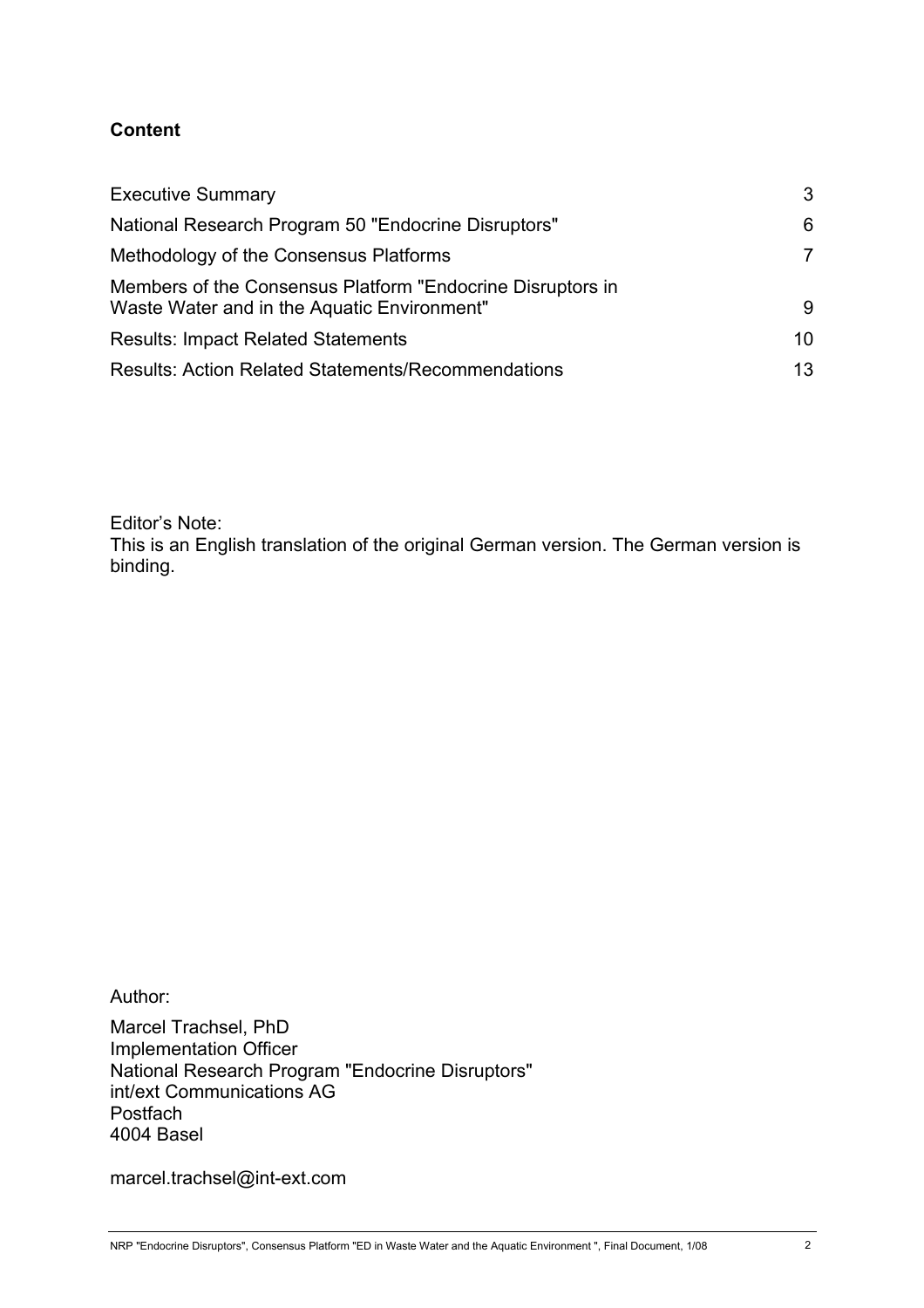#### **Executive Summary**

#### *Introduction*

Chemicals with endocrine activity, also termed "endocrine disruptors", can exert a variety of detrimental effects on humans, animals or entire ecosystems. In animals, numerous studies attest negative effects on the reproductive system for broad range of species from fish and birds to marine and terrestrial mammals.

In the year 2000 the Swiss Federal Council mandated the Swiss National Science Foundation (SNSF) to implement the National Research Program 50 "Endocrine Disruptors". This program aims to develop scientific strategies to assess the risks and hazards that arise when endocrine disruptors are processed through ecosystems to cause human and animal exposure. In consensus platforms representatives of the NRP, of the authorities and of the producing and applying industries make recommendations on how to avoid the negative impact of endocrine disruptors.

The methodology of the consensus platform was developed exclusively for the National Research Program "Endocrine Disruptors" on the basis of the objectives defined by the Steering Committee. The consensus platform is a structured, constructive dialogue between industry, the authorities and scientists; it aims to achieve general agreement on the impact of endocrine disruptors on humans, animals and ecosystems and on action to minimize any detrimental effects (see pages 7f.).

The work of the consensus platform "Endocrine Disruptors in Waste Water an in the Aquatic Environment" lasted from January to December 2007. It involved a total of 15 representatives of the producing and applying industries, the authorities and scientists, in addition to two moderators (see page 9).

With their joint effort to prepare impact and action-related statements, all partners participating in the platform – industry, regulatory authorities and scientists of the National Research Program "Endocrine Disruptors" – expressed their intention to participate in a constructive dialogue, thereby making a valuable contribution towards preventing negative impacts of endocrine disruptors.

## *Results*

The members of the consensus platform accepted and approved 32 impact related statements and 20 action related statements/recommendations (see pages 10ff).

Endocrine disruptors in the aquatic environment present a local and regional problem in Switzerland, especially where dilution of the treated waste water in the receiving water is not sufficient (1:10 or more), either at certain times of year or all year round. This can be the case in densely populated regions and with waste water treatment plants that feed into small streams. In treated domestic waste water, it is natural and synthetic steroid hormones that are responsible for the majority of the estrogen activity. According to our current knowledge, the appropriate bioindicator is the identification of increased vitellogenin levels in male fish. In a minority of the Swiss water bodies studied to date, slight to moderate increases in vitellogenin values were measured in male fish in the impact zone of waste water treatment plants, which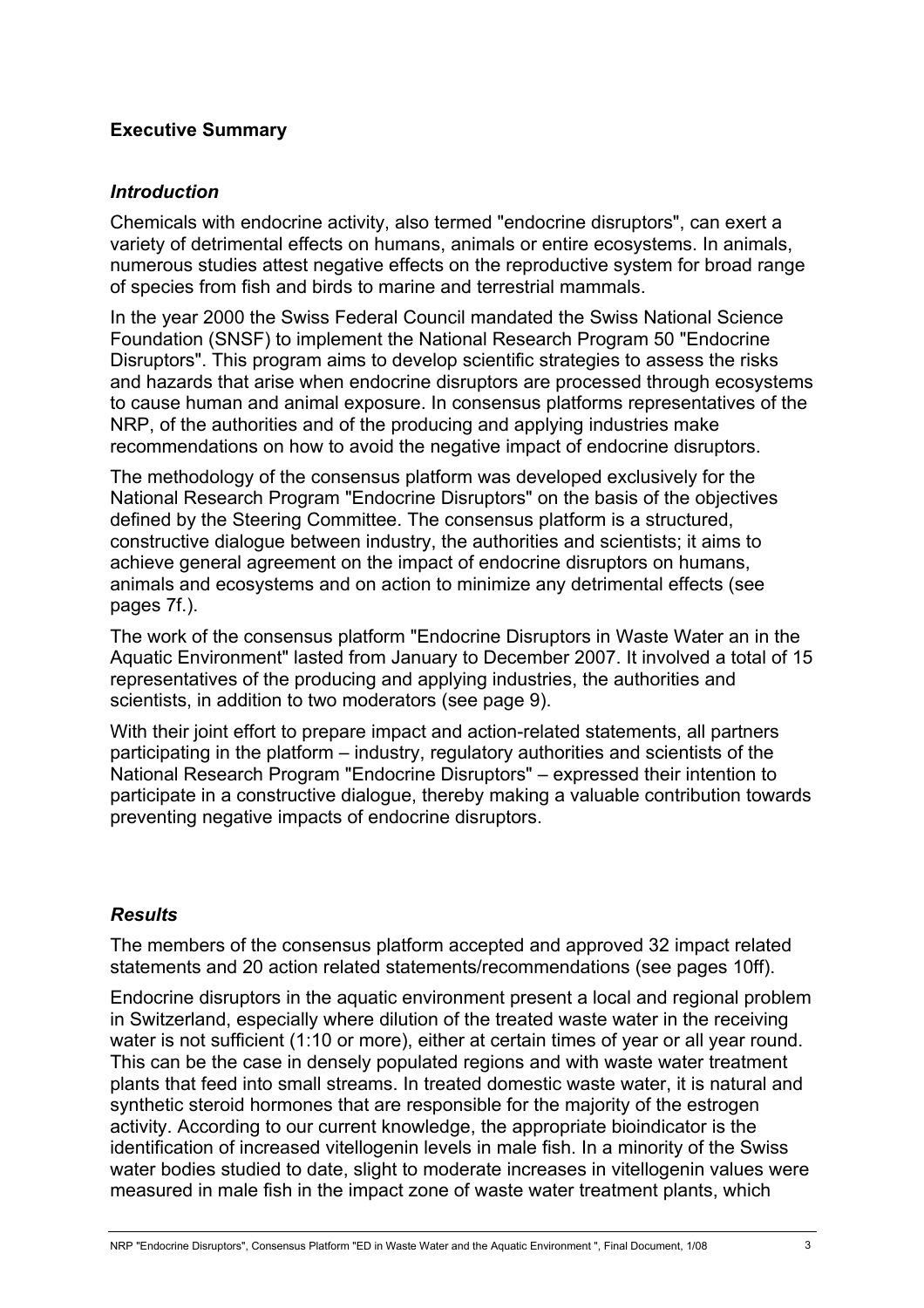suggests local or regional contamination of the aquatic environment with estrogen substances. Apart from this, there are few indications of any impact of endocrine disruptors in Swiss surface waters.

So far there are no indications that the high prevalence of gonadal abnormality in whitefish in Lake Thun is attributable to endocrine disruptors.

In general, it can be assumed that the endocrine disruptors ingested via drinking water in Switzerland are not critical for human health. Isolated cases of higher contamination of groundwater and drinking water must be assessed on a case-bycase basis.

The environmental behavior of micropollutants, which include endocrine disruptors, needs more detailed study. In Switzerland, chemical flows of endocrine disruptors need to be systematically analyzed and modeled in order to identify relevant exposure situations. It will then be possible to derive impact-related actions based on scientifically grounded risk assessments. Fish and other aquatic organisms should be studied to establish the biological impact of the environmental stress calculated by means of chemical analyses or forecast using models.

Since estrogen steroid hormones are to be viewed as the main cause of any estrogen effects in aquatic organisms, the introduction of a quality objective for estrogen activity in the aquatic environment is very important. This is particularly true of sensitive rivers and streams affected by waste water treatment plants in which the treated waste water is insufficiently diluted.

The construction of waste water treatment plants should permit optimum elimination of the substances contained in the waste water. It is necessary to ensure that the plants function as well as possible. Problems can arise as a result of micropollutants, particularly where the treated waste water in the water body is insufficiently diluted. In such cases, the following measures should be examined:

- State-of-the-art construction
- Further technical measures (activated carbon, ozonation, increasing sludge age, etc.)
- Alternative courses of action, e.g. creation of integrated waste water networks so that more efficient waste water treatment plants can be established

The regulation and implementation of urban drainage measures should be preceded by an integrated strategy and planning. The key causes of the pollution of the aquatic environment at catchment area level should be taken into account and prioritized, and actions should be identified that maximize the benefit for the aquatic environment at an economically affordable cost (including agricultural actions, renaturation, etc.). Measures for optimizing rainwater and sewer system management (discharges, leakage losses) should also be assessed. Waste water treatment plants in Switzerland should be reviewed in terms of their elimination performance and their technical optimization potential.

As well as reducing endocrine disruptors, the intended actions for waste water treatment plants also reduce contamination by other substances relevant for the aquatic environment. Actions at source, such as alternative systems for urban drainage or hospital waste water treatment, need to be evaluated and, if need be, promoted.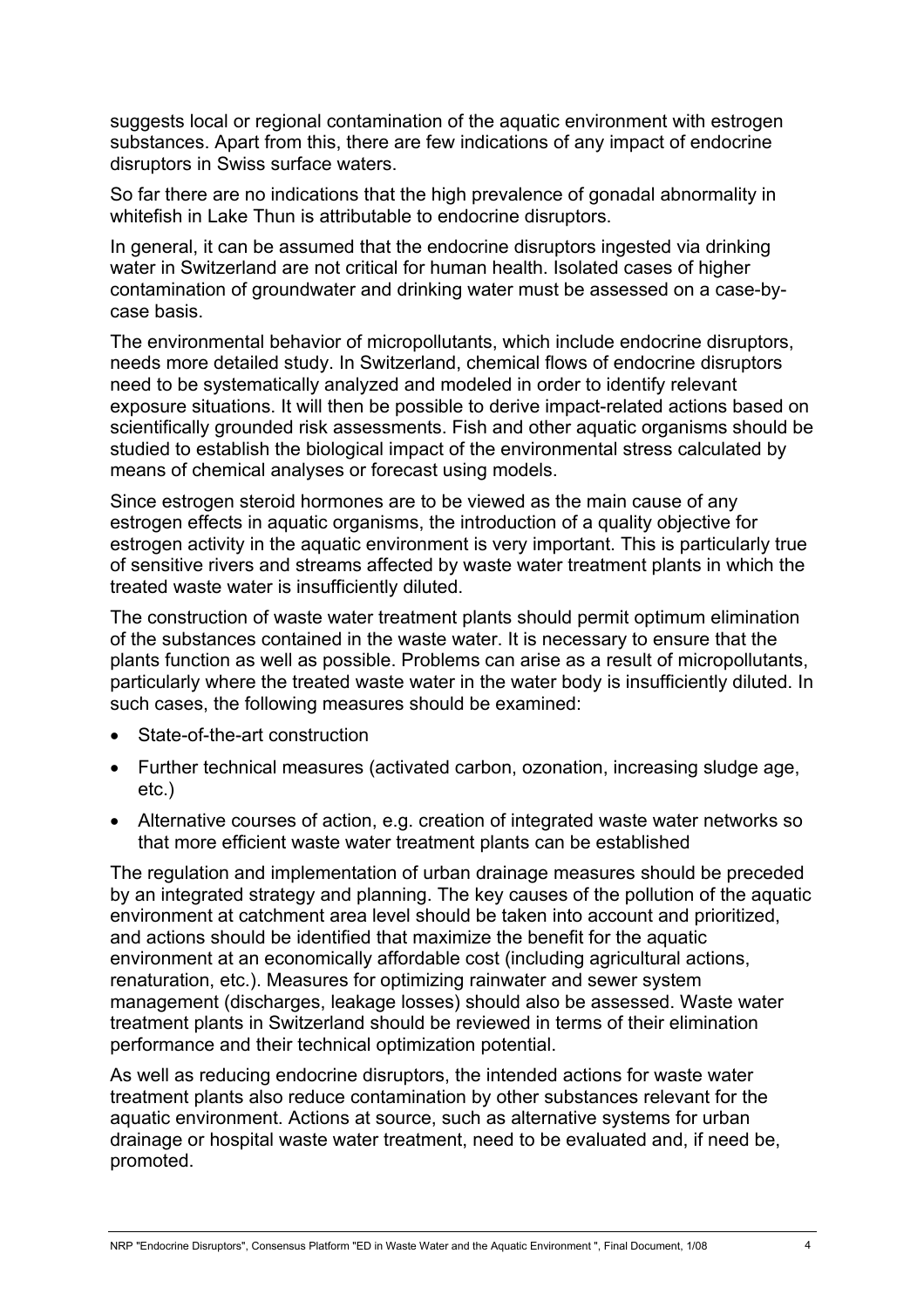Industry endeavors to replace substances that have a significant toxicological or ecotoxicological risk with lower-risk substances. For this to work, the substitute products need to be subjected to a risk assessment as thorough as that applied to the substances they are designed to replace.

Efforts should be made to manage agricultural areas in ways appropriate for the site, since this limits contamination by endocrine disruptors and other substances via surface rain-wash and drainage.

The rapid development of internationally (OECD) recognized methods for detecting endocrine disruptor characteristics of chemicals and mixtures must be promoted. The same applies to test procedures for prioritizing micropollutants and for monitoring water body quality. For practical application, efforts should be made to establish scientifically grounded quality criteria for hormone activity in the aquatic environment: a chronic quality criterion (CQC) for long-term contamination and an acute quality criterion (AQC) for short-term contamination peaks. It is recommended that these quality criteria be added to the Swiss water protection ordinance (Gewässerschutzverordnung).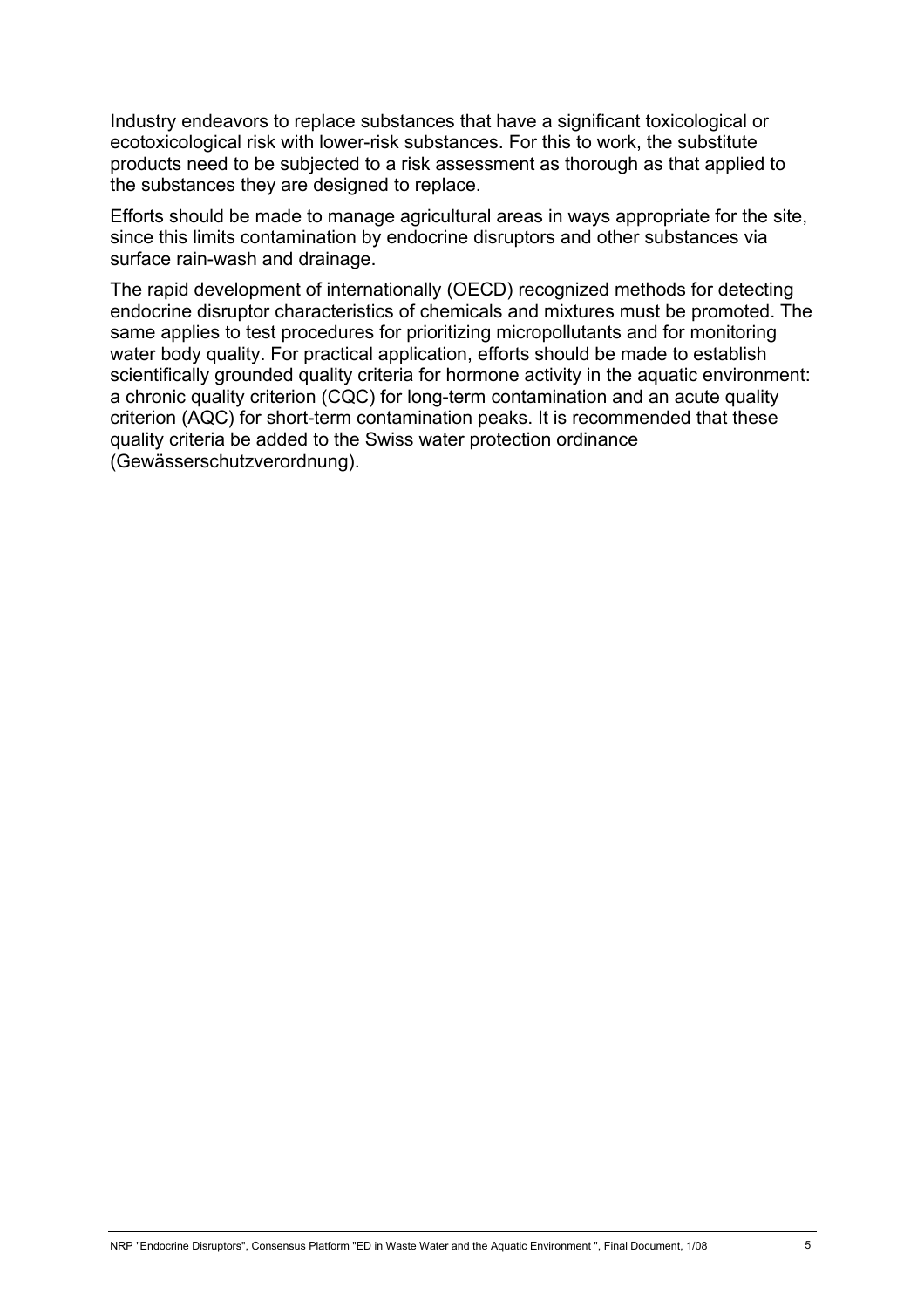#### **National Research Program 50 "Endocrine Disruptors" (NRP 50)**

Chemicals with endocrine activity, also termed "endocrine disruptors", can exert a variety of detrimental effects on humans, animals or entire ecosystems. In animals, numerous studies attest to reproductive disturbances across a broad species spectrum ranging from fish and birds to marine and terrestrial mammals. Various solvents, insecticides, pesticides, combustion products, certain drugs, cosmetics and even plant products are suspected of interfering with the endocrine system of humans and animals.

In 2000, the Swiss Federal Council mandated the Swiss National Science Foundation (SNSF) to implement the National Research Program 50 "Endocrine Disruptors". The scientific program, with total funding of CHF 15 million, started in 2002 and will end in 2007. The international Steering Committee approved a total of 30 research projects in three program phases.

The National Research Program "Endocrine Disruptors" aims to develop scientific strategies to assess the risks and hazards that arise when endocrine disruptors are processed through ecosystems to cause human and animal exposure. In consensus platforms representatives of the NRP, of the authorities and of the producing and applying industries make recommendations on how to avoid the negative impact of endocrine disruptors.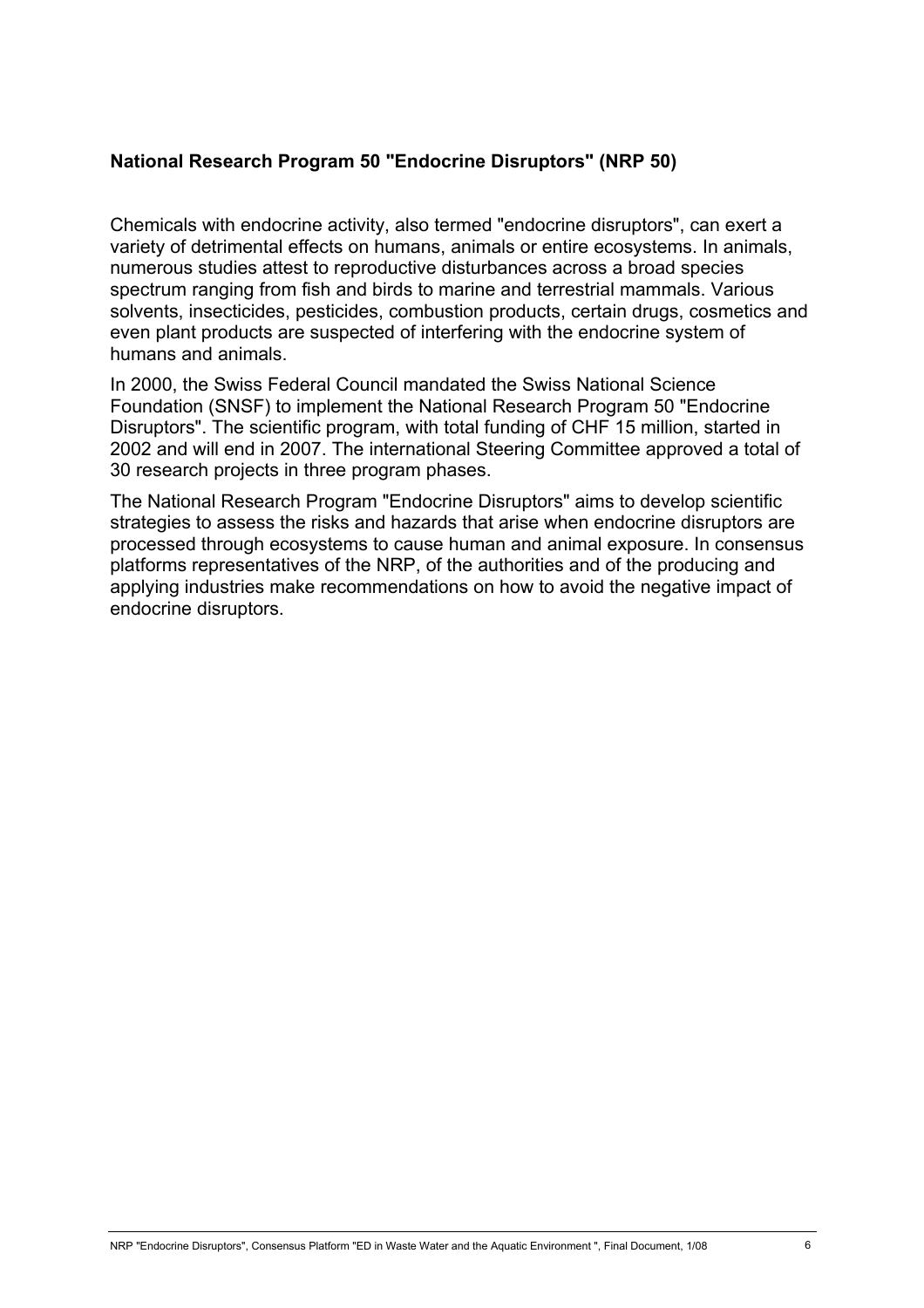## **Methodology of the Consensus Platforms**

The methodology of the consensus platform was developed by the Implementation Officer of the National Research Program "Endocrine Disruptors", Dr. Marcel Trachsel, in cooperation with the consultancy int/ext Communications AG, Basel. It was based on the objectives defined by the Steering Committee.

The consensus platform is a structured, constructive dialogue between industry, the authorities and scientists; it aims to achieve general agreement on the impact of endocrine disruptors on humans, animals and ecosystems and on action to minimize any detrimental effects. The methodology is based on a series of meetings and individual preparatory reflection.

A successful consensus platform requires certain conditions to be met:

- The issue to be treated must be defined as narrowly as possible.
- The members are willing to cooperate within the limits of the process, to accept divergent interests and viewpoints and work together to achieve agreement.
- The meetings are moderated professionally.
- All developments and interim results are treated as confidential until the consensus platform is completed. On termination of the work, only approved results are communicated.

Step 1: On the basis of their knowledge the members define their individual position, or that of the organization they represent, on the impact and action of endocrine disruptors.

Step 2: At the first joint meeting the members of the consensus platform put across their position on the impact and action and respond to questions on their position from other members of the consensus platform (hearing). On the basis of this meeting *a list of impact related statements and one of action related statements/recommendations are compiled*. These lists are then made available to the members of the consensus platform.

Step 3: In this step each member decides on *acceptance, conditional acceptance or non-acceptance of each impact related statement*. In the event of conditional acceptance, conditions must be defined. The results are collected and categorized centrally as follows:

- Category i1: generally accepted >>> immediate inclusion in the final list of accepted statements
- Category i2: accepted or conditionally accepted, no more than one nonacceptance >>> to be discussed at the joint meeting
- Category i3: more than one non-acceptance>>> is not further pursued

Step 4: At the joint meeting, the Category i2 impact related statements are subjected to further discussion in order to find a formulation that is acceptable to all members of the consensus platform. The outcome of this meeting, together with the Category i1 statements, yields *the final list of accepted impact related statements*. These are set out in a logical sequence and approved by the consensus platform.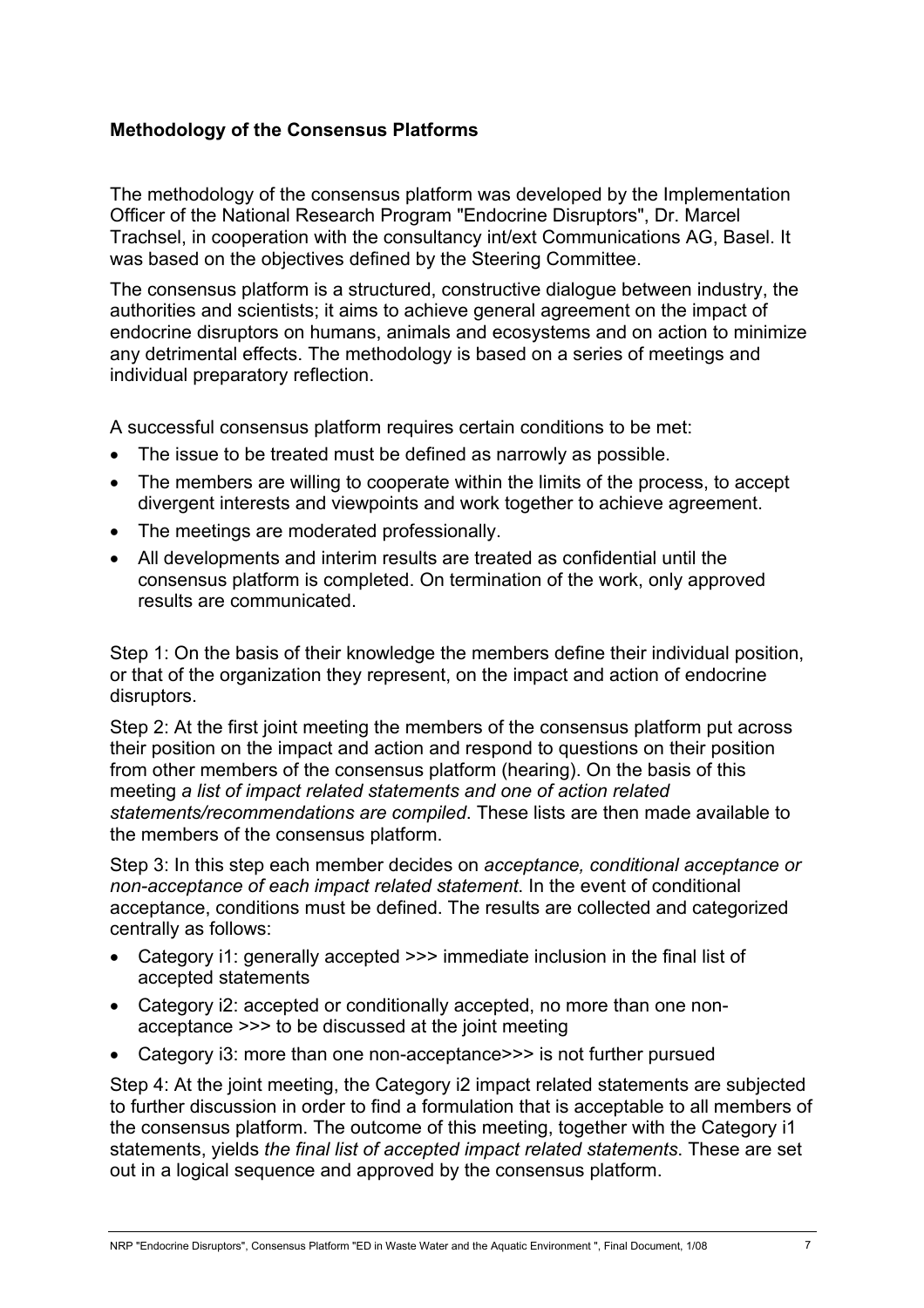Step 5: In this step each member of the consensus platform decides on *the acceptance, conditional acceptance or non-acceptance of each action related statement/recommendation*. In the event of conditional acceptance, condition must be defined. The results are collected and categorized centrally as follows:

- Category a1: generally accepted >>> immediate inclusion in the final list of accepted statements
- Category a2: accepted or conditionally accepted, no more than one nonacceptance >>> to be discussed at the joint meeting
- Category a3: more than one non-acceptance>>> is not further pursued

Step 6: At the joint meeting, the Category a2 action related statements are subjected to further discussion in order to find a formulation that is acceptable to all members of the consensus platform. The outcome of this meeting, together with the Category a1 statements, yields *the final list of accepted action related statements*. These are set out in a logical sequence and approved by the consensus platform.

Step 7: The approved lists of impact and action related statements are set out *in a final document* and made available for communication to other stakeholders.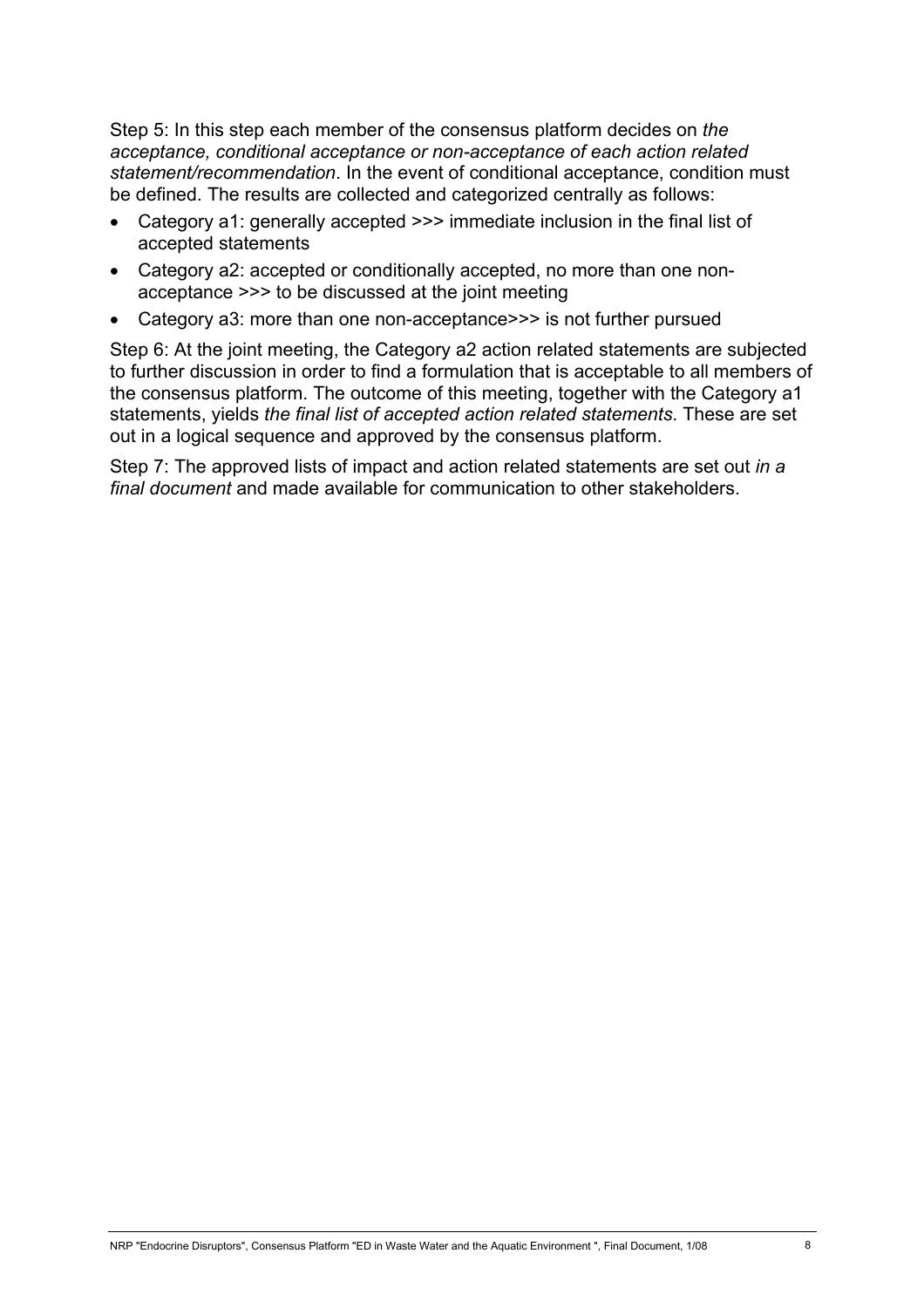#### **Members of the Consensus Platform "Endocrine Disruptors in Waste Water and in the Aquatic Environment"**

The following persons have kindly accepted the invitation of the National Research Program "Endocrine Disruptors" to play an active role in the consensus platform "Endocrine Disruptors in Waste Water and in the Aquatic Environment". The persons in charge of the National Research Program wish to thank the members of the consensus platform for their valued participation.

## *Industry*

Dr. Peter Dollenmeier, Ciba AG, Basel Dr. Urs Friederich, Dow (Europe) GmbH, Horgen Dr. Paul Vesel, Swiss Society of Chemical Industries, Zurich

# *Authorities*

PD Dr. Stephan Müller, Dr. Michael Schärer, Federal Office for the Environment, Bern

Dr. Beat Brueschweiler, Federal Office of Public Health, Zurich

Dr. Ueli Ochsenbein, Cantonal Office for Water Protection, Bern

# *Association*

Martin Würsten, Swiss Water Pollution Control Association, Zurich

# *National Research Program "Endocrine Disruptors"*

Prof. Dr. Walter Giger, Dr. Hans-Peter Kohler, Dr. Marc J.-F. Suter, Swiss Federal Institute of Aquatic Sciences and Technology, Duebendorf Prof. Dr. Patricia Holm, University of Basel Prof. Dr. Helmut Segner, University of Bern Dr. Thomas Bucheli, Research Station Agroscope Reckenholz-Tänikon Dr. René Gälli, BMG Engineering AG, Zurich

# *Moderation and Editing*

Prof. Dr. Felix R. Althaus, President of the Steering Committee NRP "Endocrine Disruptors", University of Zurich Dr. Marcel Trachsel, Implementation Officer NRP "Endocrine Disruptors", int/ext Communications AG, Basel

The work of the consensus platform "Endocrine Disruptors in Waste Water and in the Aquatic Environment" lasted from January to December 2007.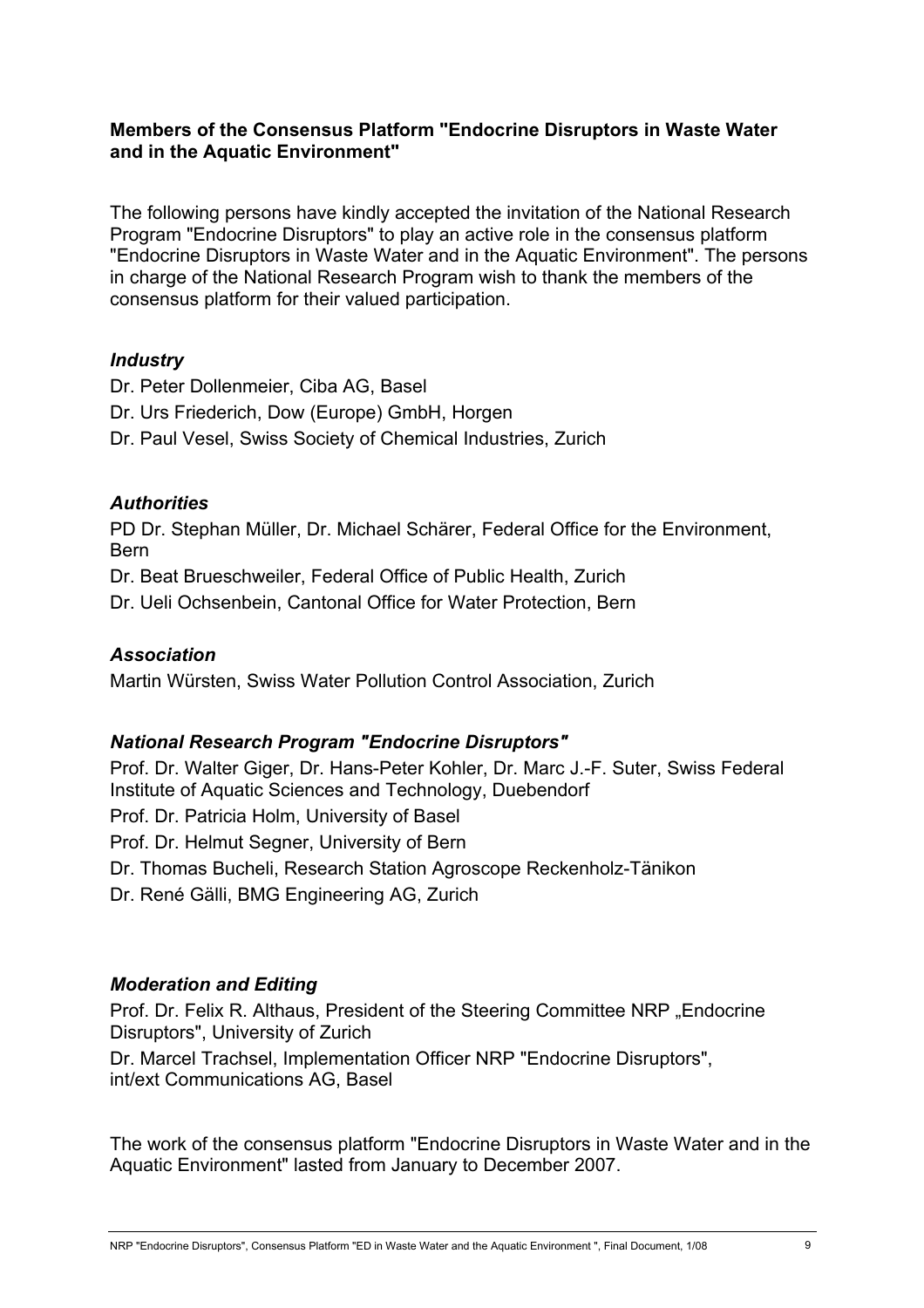#### **Results of the Consensus Platform "Endocrine Disruptors in Waste Water and in the Aquatic Environment": Impact Related Positions**

#### **(Potential) endocrine disruptors in the aquatic environment**

- Chemicals and chemical groups (primary substances and metabolites) that can have an endocrine effect have been detected in Swiss rivers and streams.
- Endocrine disruptors are carried into aquatic systems both from point sources (e.g. waste water treatment plants) and from diffuse sources (e.g. surface rainwash or dry deposition).
- Even compounds that break down easily, such as the steroid hormone estradiol, can be permanently present in low concentrations in water bodies downstream of waste water treatment plants ("pseudo-persistence").
- Field studies conducted all over the world show that the occurrence of endocrine disruptors in the aquatic environment leads to local impacts as well.
- The impact of pollution peaks (e.g. from pulse pollution events as a result of sewer system discharges) is not clear.
- In Switzerland, endocrine disruptors in the aquatic environment represent a problem at hot spots and at regional level, especially where dilution of the treated waste water in the receiving water is not sufficient (1:10 or more), either at certain times of year or all year round. This can be the case in densely populated regions and with waste water treatment plants that feed into small streams.
- Research in Switzerland has shown that fungal metabolites with endocrine activity (e.g. the highly potent zearalenone) can enter surface waters from cereal crops, but are usually quickly diluted to below the effect concentration.

## **(Potential) endocrine disruptors in waste water**

- Waste water treatment plants play a key role in the emission of steroid hormones and lead to their constant release into the aquatic environment. The construction standard of waste water treatment plants has a decisive influence on emissions.
- It is not really known what part discharges of untreated waste water from sewage systems (pulse pollution events) play in hormone activity in the aquatic environment and what the resultant effects are on aquatic life.
- In treated domestic waste water, it is natural and synthetic steroid hormones that are responsible for the majority of the estrogen activity. Overall, estrogen contamination of the aquatic environment is primarily from this source.
- Waste water discharges must not result in effects in rivers or streams due to estrogen substances from the waste water (protection objective). According to our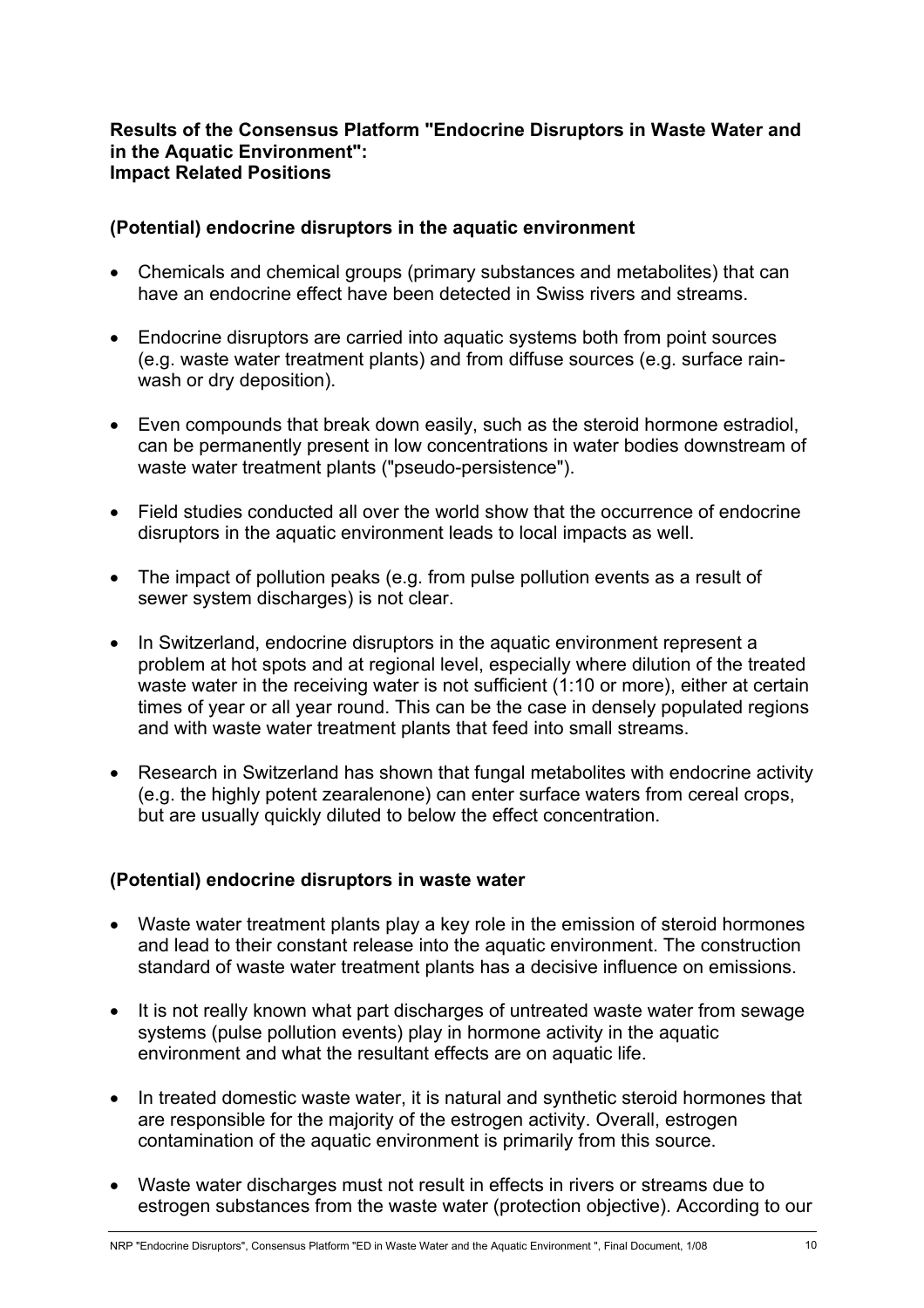current knowledge, the appropriate bioindicator for this is the identification of increased vitellogenin levels in male fish.

#### **(Potential) endocrine disruptors in drinking water**

- The steroid hormone concentrations in drinking water measured in scientific studies in Germany are not critical from a health point of view. Contamination via drinking water is several orders of magnitude smaller than the body's own hormone production.
- It can be assumed that in general the endocrine disruptors ingested via drinking water are not critical for human health in Switzerland either. Isolated cases of higher contamination of groundwater and drinking water must be assessed on a case-by-case basis.
- Certain substances (bisphenol A, phthalates) that mimic estrogen can come not only from environmental pollution of groundwater and drinking water, but also from materials that are in contact with drinking water. Their activity is, however, much lower than that of estradiol.

#### **Impact of endocrine disruptors on aquatic life**

- There are chemicals that trigger adverse effects by disrupting the human and animal hormone system.
- Different organisms exhibit different sensibilities to endocrine disruptors.
- Even invertebrates are sensitive to endocrine disruptors (e.g. imposex in water snails).
- The consequences of the impact of endocrine disruptors for ecosystems and biodiversity are not yet foreseeable.
- Similarly, the consequences of combinations of stressors, such as parasite stress, poor habitat and physical parameters, on the hormonal impact are largely unknown. There is a clear need for research at this level.
- As shown by *in vitro* tests, the estrogen potency of natural and synthetic steroid hormones is several orders of magnitude greater than that of previously investigated industrial chemicals.
- In the case of some chemicals (e.g. nonylphenolpolyethoxylates) it is only the degradation products that exhibit endocrine activity.
- Experimental studies show that mixtures of various endocrine disruptors have an endocrine impact, even where no impact can be demonstrated for the individual components in the concentrations present (cumulative effect).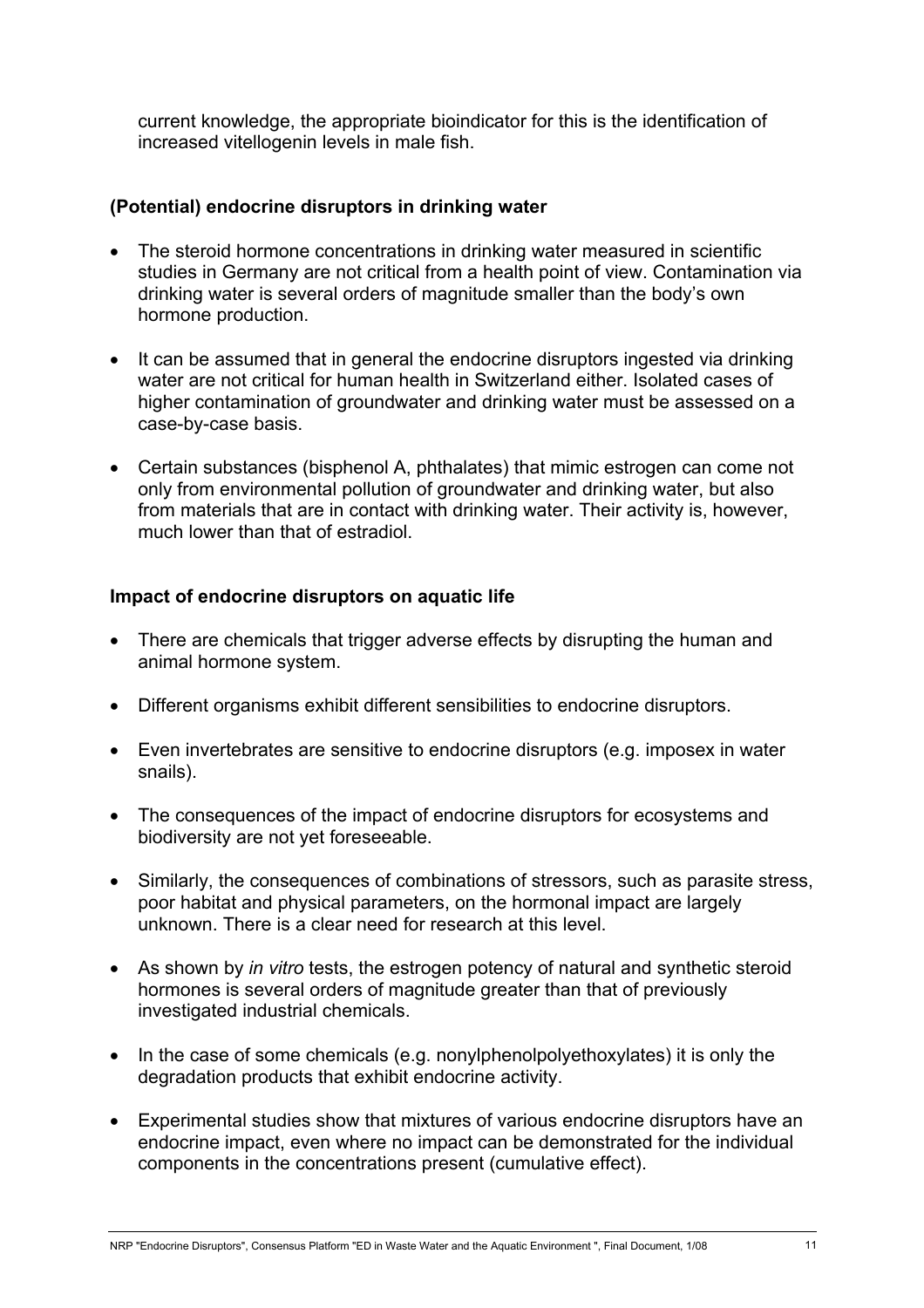- Laboratory experiments on aquatic invertebrates, fish and amphibians show clearly that environmental substances disrupt the hormone balance of such organisms. Chronic exposure to endocrine disruptors at environmentally relevant concentrations can lead to adverse changes in development, growth and reproduction.
- All over the world, hormone-like impacts have been observed in fish that are exposed to treated waste water from mechanical-biological waste water treatment plants.
- Organisms (fish) show effects especially when continually exposed to even very low concentrations of endocrine disruptors (e.g. increased vitellogenin levels).
- Effects on organisms (both the type of effect and effect thresholds) are dependent on the lifecycle of the organism. For instance, the gonadal differentiation phase in fish is very sensitive to exposure to endocrine disruptors.
- In a minority of the Swiss water bodies studied to date, slight to moderate increases in vitellogenin values were measured in male fish in the impact zone of waste water treatment plants, which suggests exposure to estrogen. Apart from this, there are few indications of any impact of endocrine disruptors in Swiss surface waters.
- So far, apart from a very few exceptions, only incomplete impact data are available in Switzerland indicating that exposure to endocrine disruptors under environmental conditions leads to undesirable biological changes.
- So far there are no indications that the high prevalence of gonadal abnormality in whitefish in Lake Thun is attributable to endocrine disruptors.

## **Test systems, quality**

- Vertebrates all react in a similar way to steroid hormones and xenoestrogens. It appears unlikely, though, that all invertebrates also react in the same way to estrogens. It is therefore impossible in practice with current test procedures to establish quality criteria that protect all organisms in the environment against adverse effects.
- Acute toxicity tests are usually not suitable for predicting chronic effects.
- The total contamination of water bodies with endocrine disruptors could be measured using biotests in specialized laboratories. Estrogens and androgenic contamination are already measured in this way. For total assessments they are therefore to be preferred to an analysis of individual substances.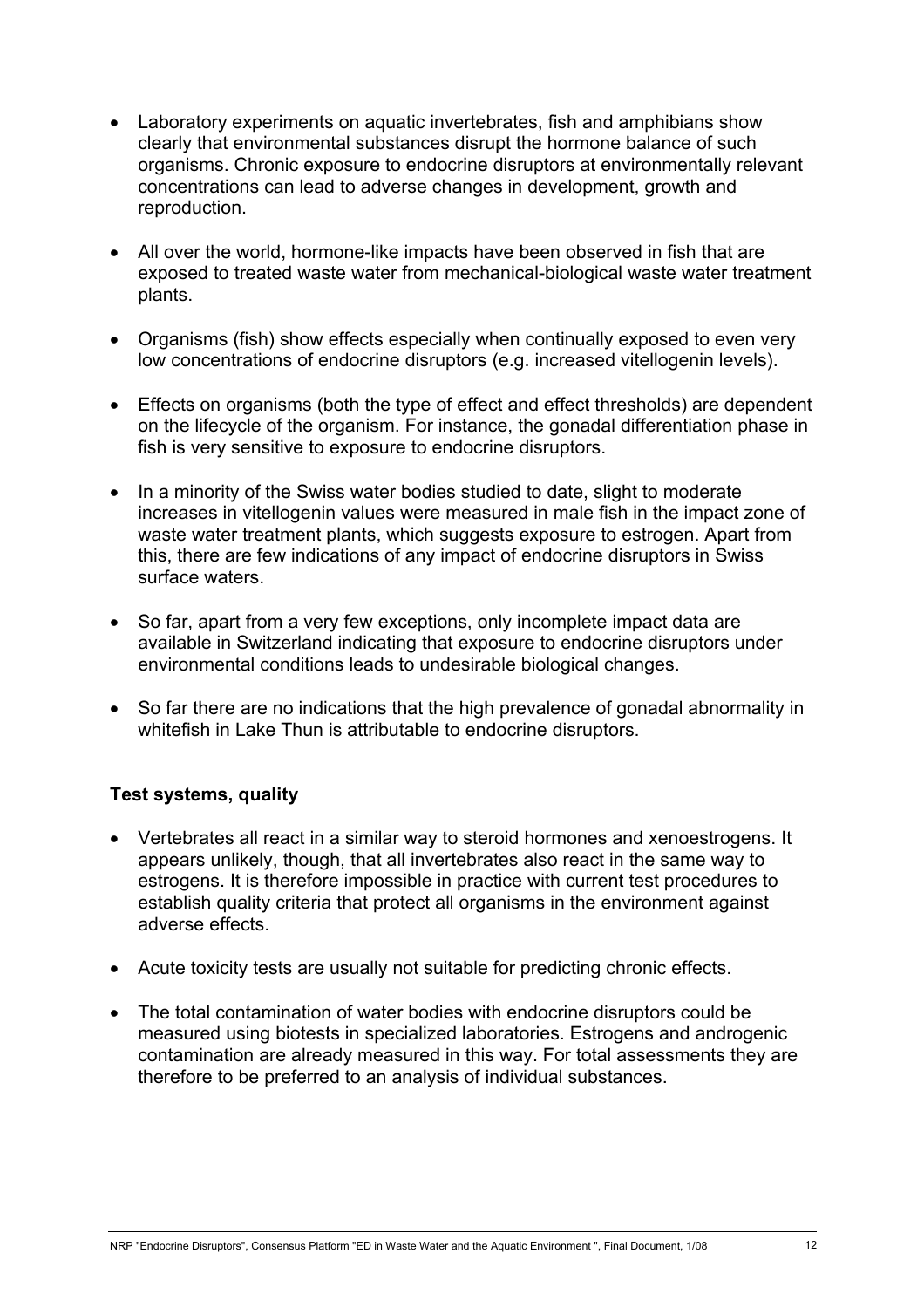#### **Results of the Consensus Platform "Endocrine Disruptors in Waste Water and in the Aquatic Environment": Action Related Statements/Recommendations**

#### **General actions**

- The risks posed by endocrine disruptors call for long-term monitoring and research projects.
- Scientific research in the area of endocrine disruptors should be promoted generally. Further fundamental research is necessary, particularly into the potential effects of endocrine disruptors on the human and animal organism so that a comprehensive risk assessment can be conducted.
- There is a clear need for research into the following questions:
	- How do endocrine disruptors affect biological functions outside of the reproductive system?
	- Can experimental results relating to specific modes of action be transferred from one species to the others?
	- What heritable impacts on gene regulation and gene expression do endocrine disruptors have (epigenetic consequences)?
	- What impact do endocrine disruptors have on sensitive development stages? Could this impact be behind later diseases such as cancer or immune deficiency?
	- What impact does the combination of stressors have on aquatic life?
- The environmental behavior of micropollutants needs to be investigated in greater detail. In Switzerland, chemical flows of endocrine disruptors need to be systematically analyzed and modeled in order to identify relevant exposure situations. It will then be possible to derive impact-related actions based on scientifically grounded risk assessments.
- Fish and other aquatic organisms should be studied to establish the biological impact of the environmental stress calculated by means of chemical analyses or forecast using models.
- When carrying out risk assessments for technical mixtures, the interaction of the components and degradation products should be studied where possible, as well as their individual environmental behavior. Their complex composition and the different toxicity levels of the key individual components should also be considered.

#### **Actions concerning (potential) endocrine disruptors in waste water and in the aquatic environment**

• It is highly probable that estrogenic steroid hormones are the primary contributors to this kind of hormone activity in the aquatic environment. This means that they are to be viewed as being primarily responsible for any estrogen effects in fish. In practice, therefore, the introduction of a quality objective for estrogen activity in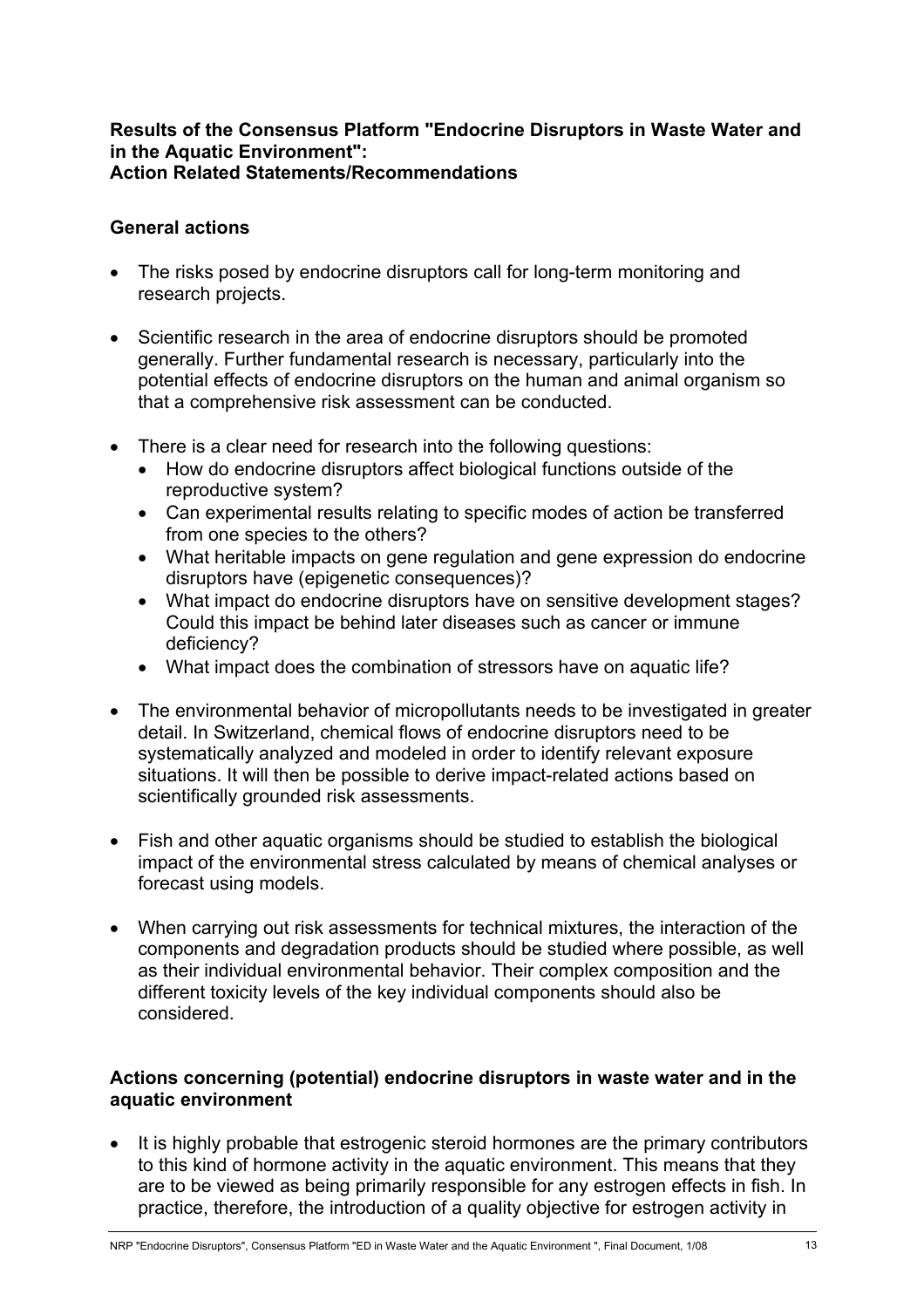the aquatic environment is very important. This applies particularly to sensitive rivers and streams affected by waste water treatment plants in which the treated waste water is insufficiently diluted.

- Whenever possible, treated waste water from waste water treatment plants should be fed into a receiving body of water that ensures a sufficiently high dilution ratio.
- The construction of waste water treatment plants should permit optimum elimination of the substances contained in the waste water. It must be ensured that the plants function as well as possible. Problems can arise as a result of micropollutants, particularly where the treated waste water in the water body is insufficiently diluted. In such cases, the following measures should be examined:
	- State-of-the-art construction
	- Further technical measures (activated carbon, ozonation, increasing sludge age, etc.)
	- Alternative courses of action, e.g. creation of integrated waste water networks so that more efficient waste water treatment plants can be established

#### **Official actions concerning (potential) endocrine substances in waste water and in the aquatic environment**

- The regulation and implementation of actions in urban drainage should be based on integrated strategy and planning. The key causes of the pollution of the aquatic environment at catchment area level should be taken into account and prioritized, and actions should be identified that represent optimum benefit for the aquatic environment at an economically affordable cost (including agricultural actions, renaturation, etc.). Measures for optimizing rainwater and sewer system management (discharges, leakage losses) should also be assessed. As well as reducing endocrine disruptors, the intended actions for waste water treatment plants also reduce contamination by other substances relevant for the aquatic environment.
- Waste water treatment plants in Switzerland are to be reviewed in terms of their elimination performance and their technical optimization potential.
- Actions at source, such as alternative systems for urban drainage, hospital waste water treatment or the NoMix toilet from EAWAG, need to be evaluated and, if appropriate, promoted.

#### **Industrial actions concerning (potential) endocrine disruptors in waste water and in the aquatic environment**

- If a risk is identified for a particular substance or particular groups of substances in an officially recognized risk assessment, industry takes the relevant precautions to reduce or eliminate this risk.
- Industry endeavors to replace substances that have a significant toxicological or ecotoxicological risk with lower-risk substances. For this to work, the substitute